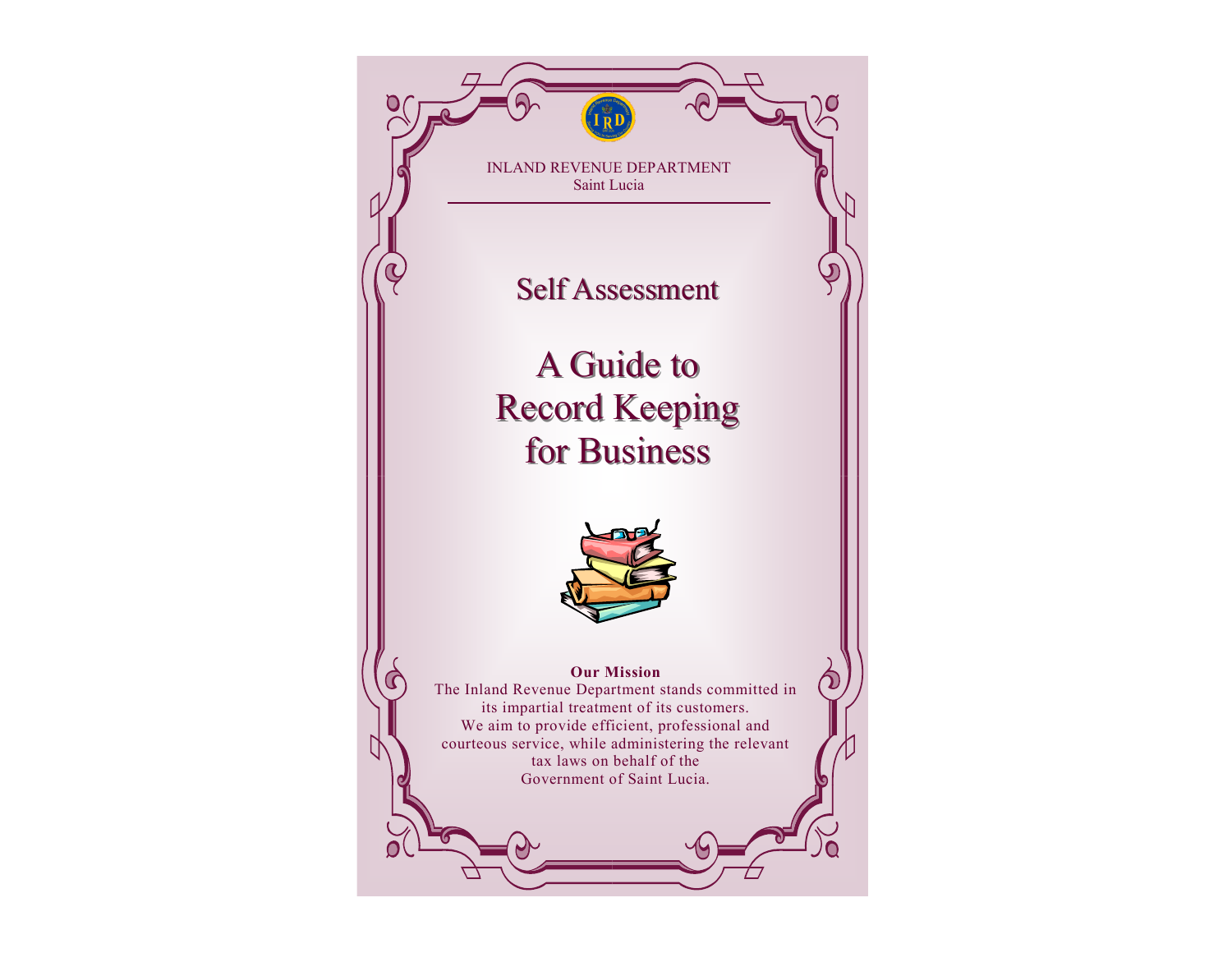

# **FOREWARD**

Proper Record Keeping is vital to facilitate taxpayers to have better control of their tax affairs. This booklet provides a guide for record keeping in general and explains the types of records a sole proprietorship or partnership business should maintain.

The contents of this booklet are intended as a guide only. The Department reserves the right to make amendments when necessary.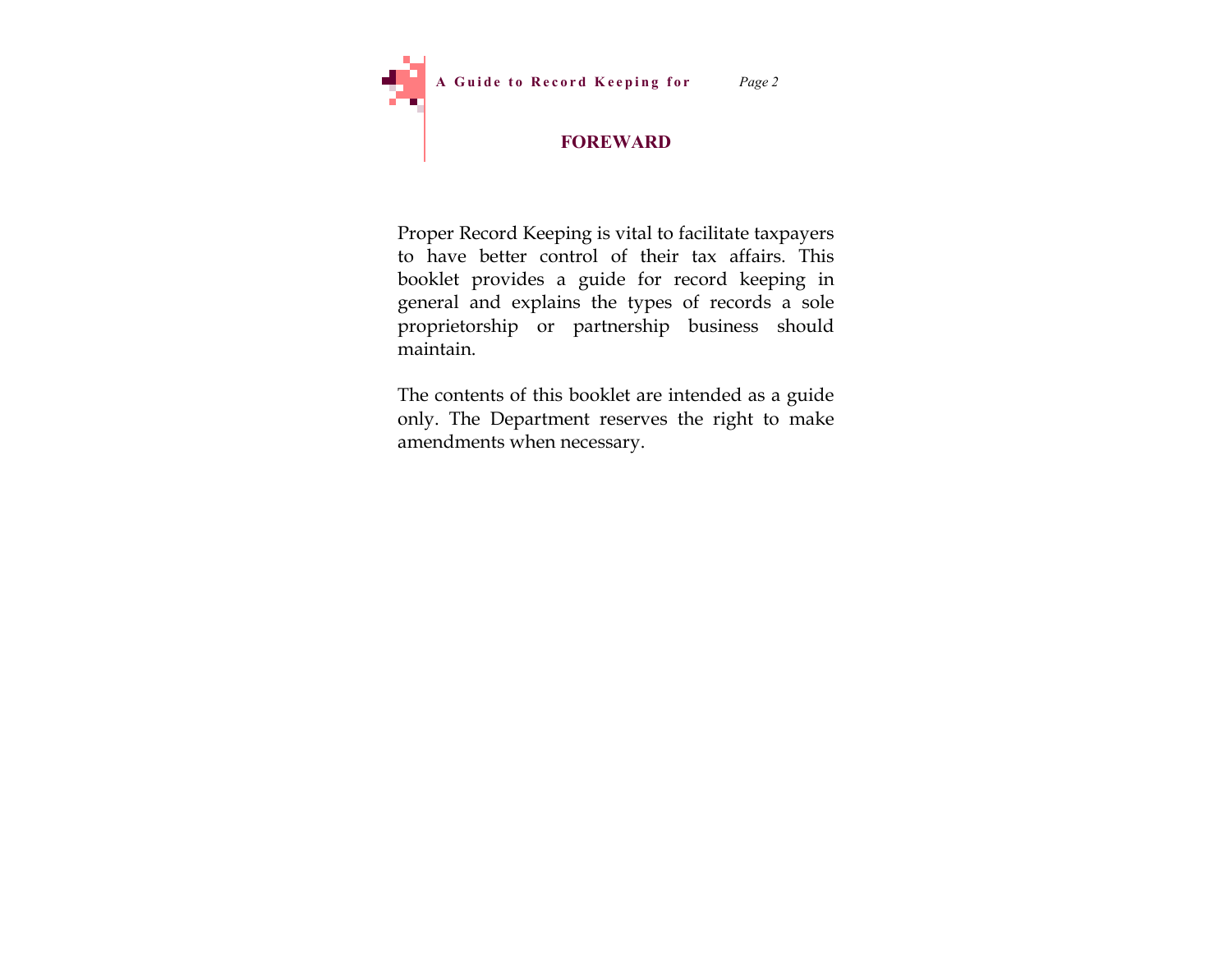# **CONTENTS**

## **Part 1: General**

- 1. Who is required to keep records?
- 2. What does keeping records involve?
- 3. Why is it important to keep proper and sufficient records ?
- 4. How long must records and books of accounts be retained?
- 5. Where should the records and books be kept?
- 6. In what language should records and books of accounts be kept?
- 7. What happens if records and books of accounts are not written in the English language?
- 8. In what form should records be kept?
- 9. If records are stored in a computer, is it necessary to retain original source documents?
- 10. Is it necessary to keep any supporting documents?
- 11. What happens if adequate records are not kept?

### **Part 2: Books and Records**

12. What type of records should be kept?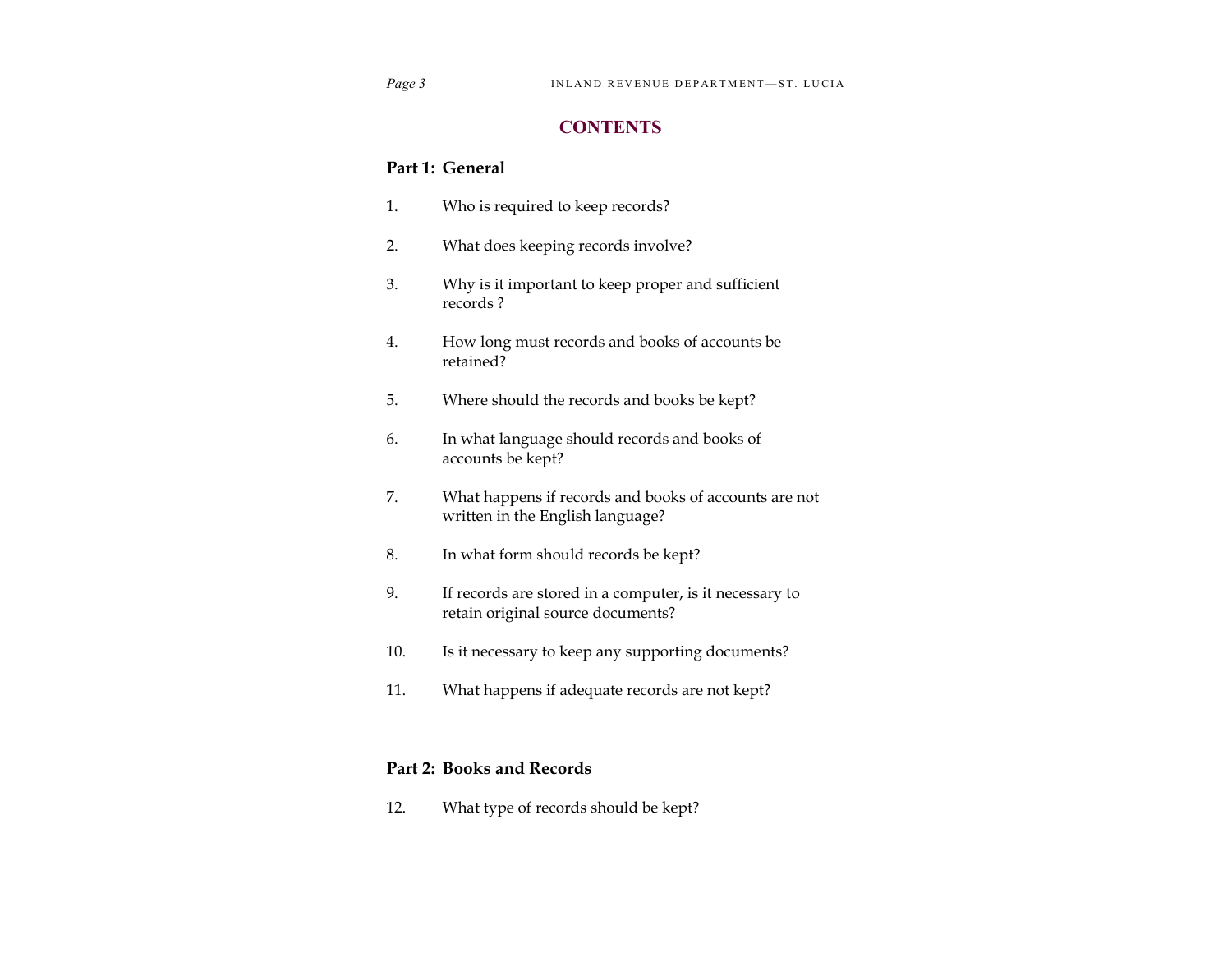

*Page 4*

# **Part 1:General**

### **1. Who is required to keep records ?**

Every person carrying on a business whether a sole proprietorship or a partnership is required to keep records.

### **2. What does keeping records involve?**

Keeping records involves:

- Setting up a system which could capture all business transactions; and facilitate easy retrieval of all documents
- \* Maintaining the records throughout the year;
- \* Retaining the records for at least six years, and these records must be kept in St. Lucia

#### **3. Why is it important to keep proper and sufficient records?**

It is a good business practice to keep records because:

- The information will enable you to monitor the progress of your business;
- \* When it is time to fill your income tax return, all the information you need will be readily available
- \* When the Inland Revenue selects your case for audit, it will be quicker and less disruptive if all information is easy to find.

### **4. How long must records and books of accounts be retained?**

Records and books of accounts are to be retained for a period of six years after the end of the income year to which such books of accounts or records of that business relates.

However, if there is an appeal against an assessment, the relevant records and books of accounts are to be retained until the appeal is finally determined.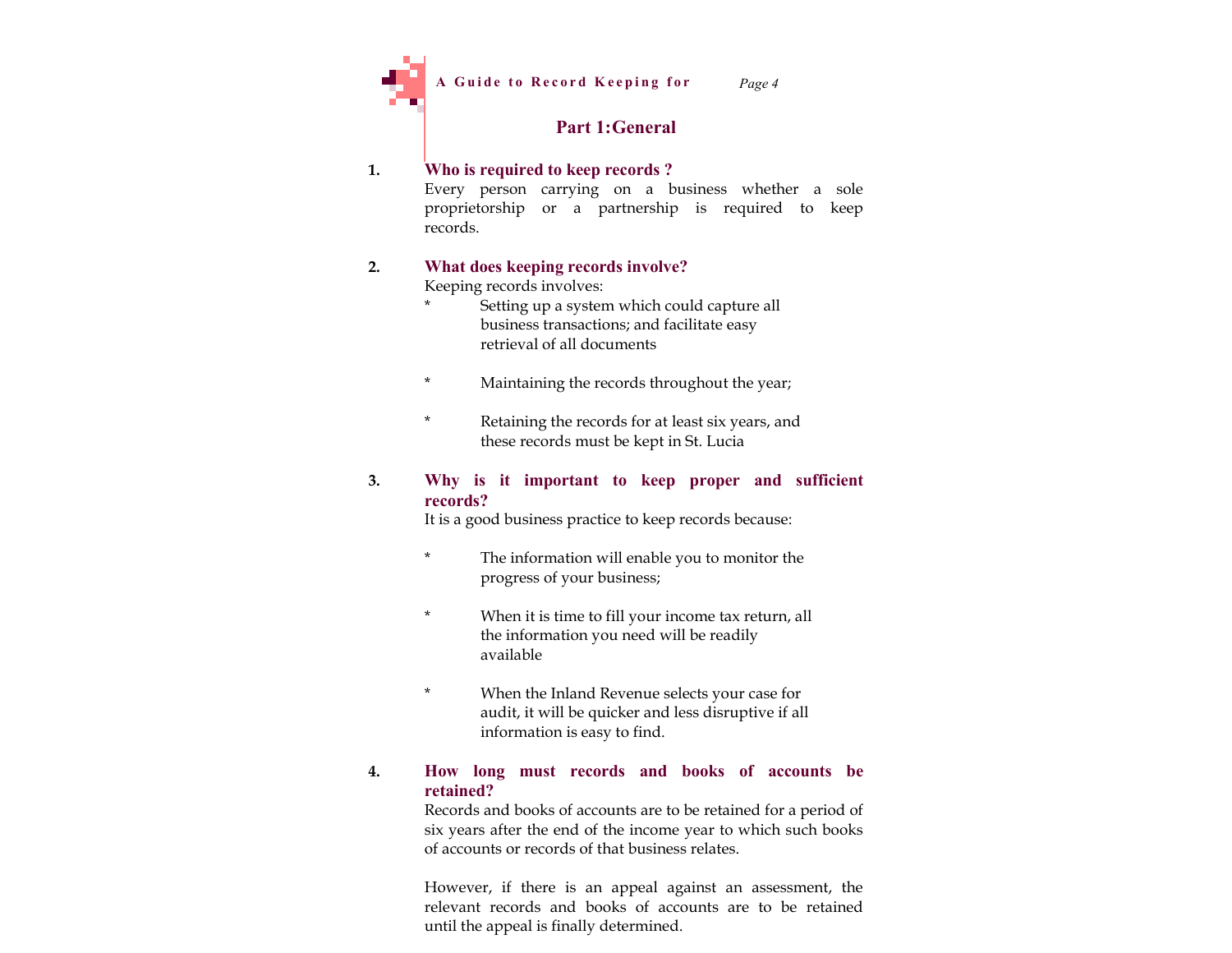*Page 5*

Example: Mary Lipstick operates a graphic design business. Her financial year is 31 December. The accounts in respect of the business for the year ending December 31, 2004 must be retained for a period of **6 years** until the year 2010.

| Business transactions   | 7 years           |
|-------------------------|-------------------|
| $1/1/2004 - 31/12/2010$ | 2005, 2006, 2007, |
|                         | 2008, 2009, 2010  |

- **5. Where should the records and books of accounts be kept?** Records and books of accounts relating to any business in St. Lucia must be kept and retained in the place where the business is carried out.
- **6. In what language records and books of accounts should be kept?**

Records and books of account should be written in English.

### **7. What happens if records and books of accounts are not written in English?**

When requested by the Comptroller, a written translation has to be provided at the expense of the sole proprietor or partnership.

#### **8. In what form should records be kept?**

Records can be kept in manual or electronic form. However, if records are kept on an electronic medium such record should be readily convertible into readable format.

#### **9. If records are stored in a computer, is it necessary to retain original source documents?**

In the case where you have converted records from manual to electronic form, you are still required to retain all those records in the original form. However, in the case where original records are kept in electronic form, records may be retained in such form.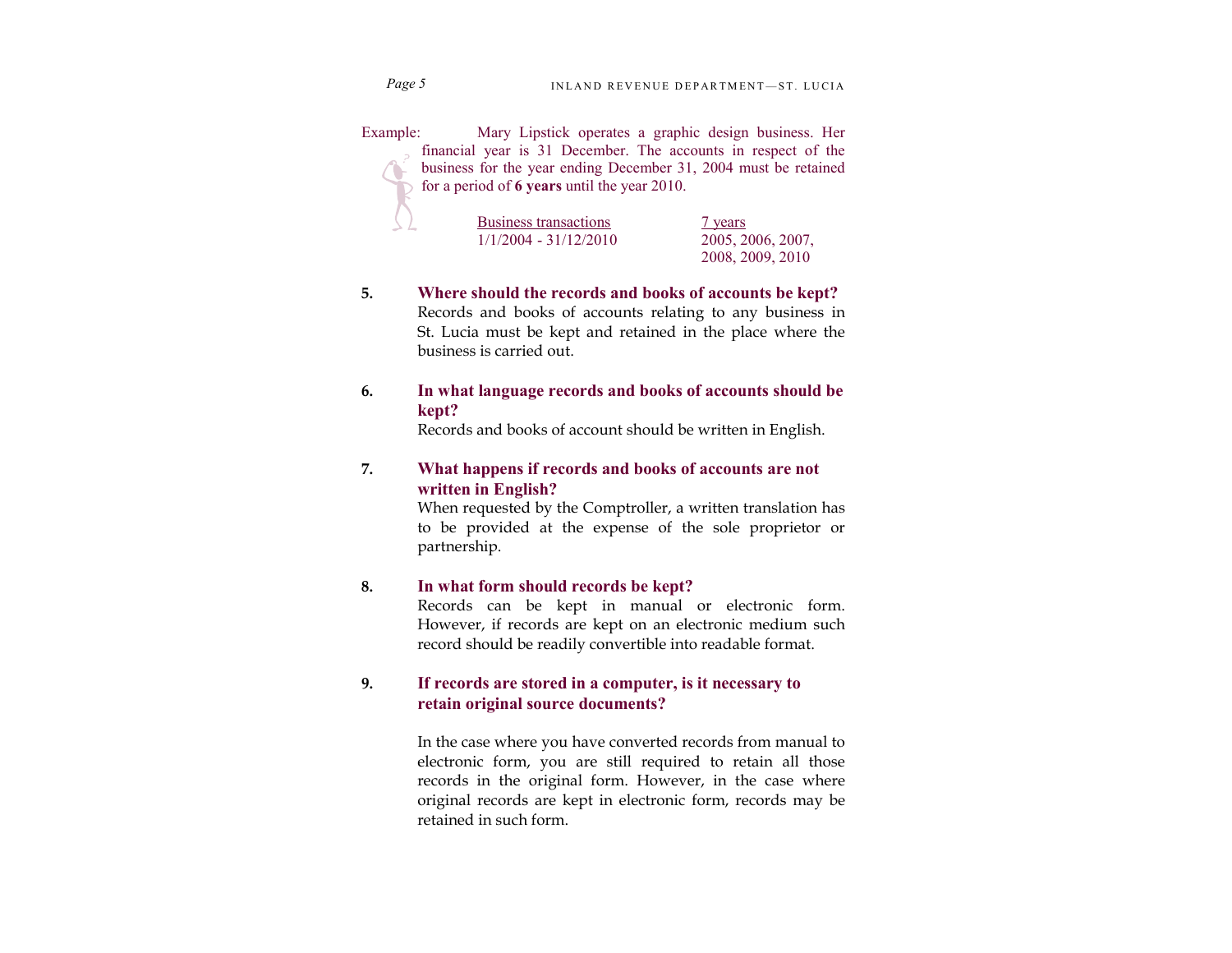A Guide to Record Keeping for *Page 6* 



#### **11. What happens if adequate records are not kept?**

If sufficient records are not kept the consequences are :

- The Comptroller may require the individual carrying on the business as a sole proprietor or a partnership to have his accounts audited by a professional accountant at the individual's expense.
- \* The chargeable income of the individual may be determined according to the best of judgment by the Comptroller and an assessment raised.
- \* The individual may be prosecuted for failure to keep records and, on conviction, may be liable to a fine of not less than one thousand dollars (\$1,000.00) or to imprisonment for a term not exceeding one year or both. **N.B. The punishment in monetary terms is more than what it would cost to get an accountant to prepare one's accounts.**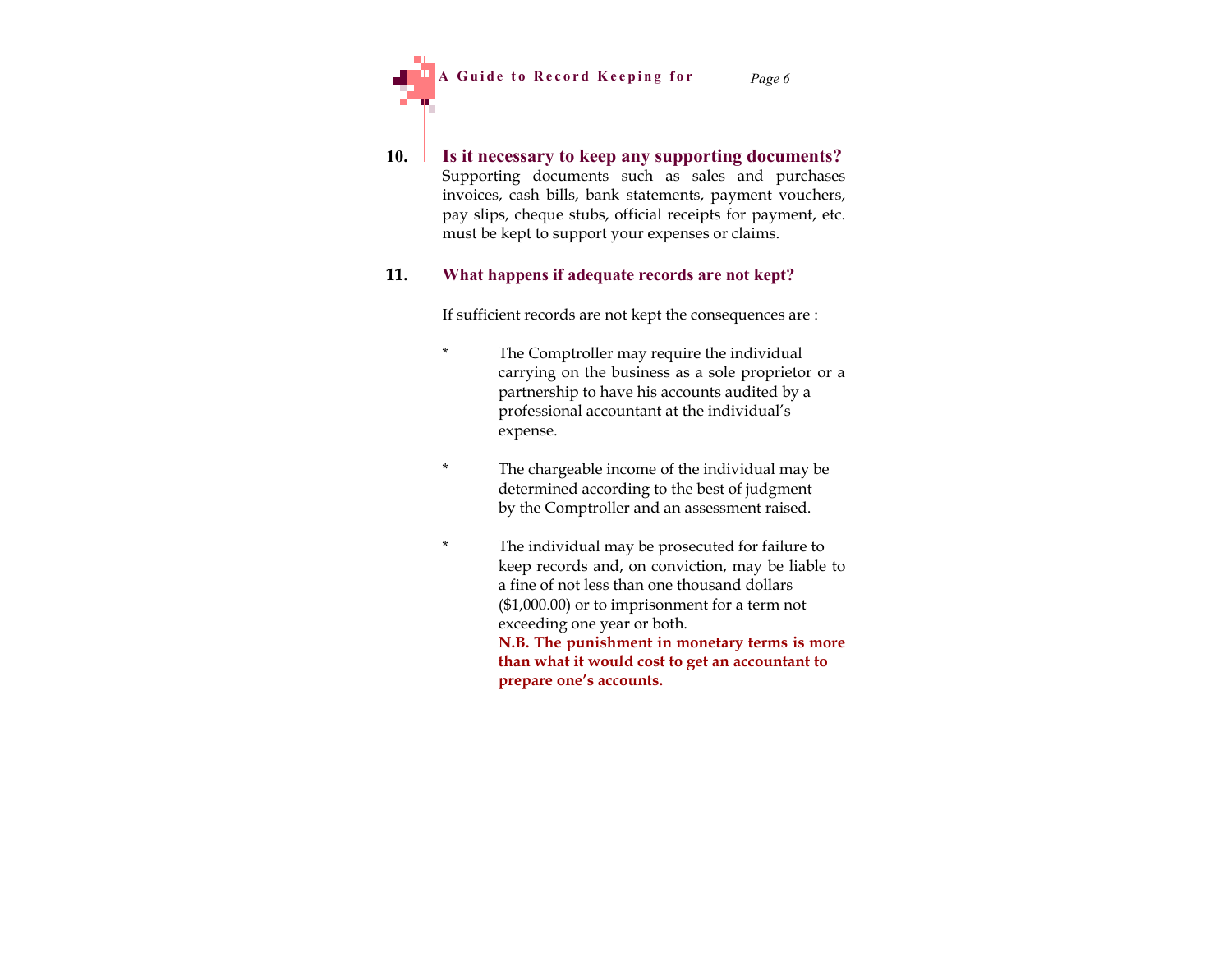# **Part 2 Records / Source Documents**

#### **12. What type of records should be kept?**

Basically you need to keep records for all business transactions which are used to prepare financial statements. The common records that you will need to keep in respect of business income include:

- Full set of books of accounts recording all your business transactions, receipts and payments.
- \* Invoices, vouchers, receipts and such other documents, necessary to verify the entries in the books of account.

The following are descriptions of necessary records to be kept:

### **Sales Record**

- Sales include:
	- goods sold at an arm's length transaction
	- goods taken from stock for personal use or family's consumption
	- goods or services supplied to others in exchange for their goods or services

# **Receipts**

- \* Accurate records must be kept for all cash receipts For such cases, a record of the following transactions should be kept:
	- cash sales
	- cash paid on account by customers
	- payments

*Page 7*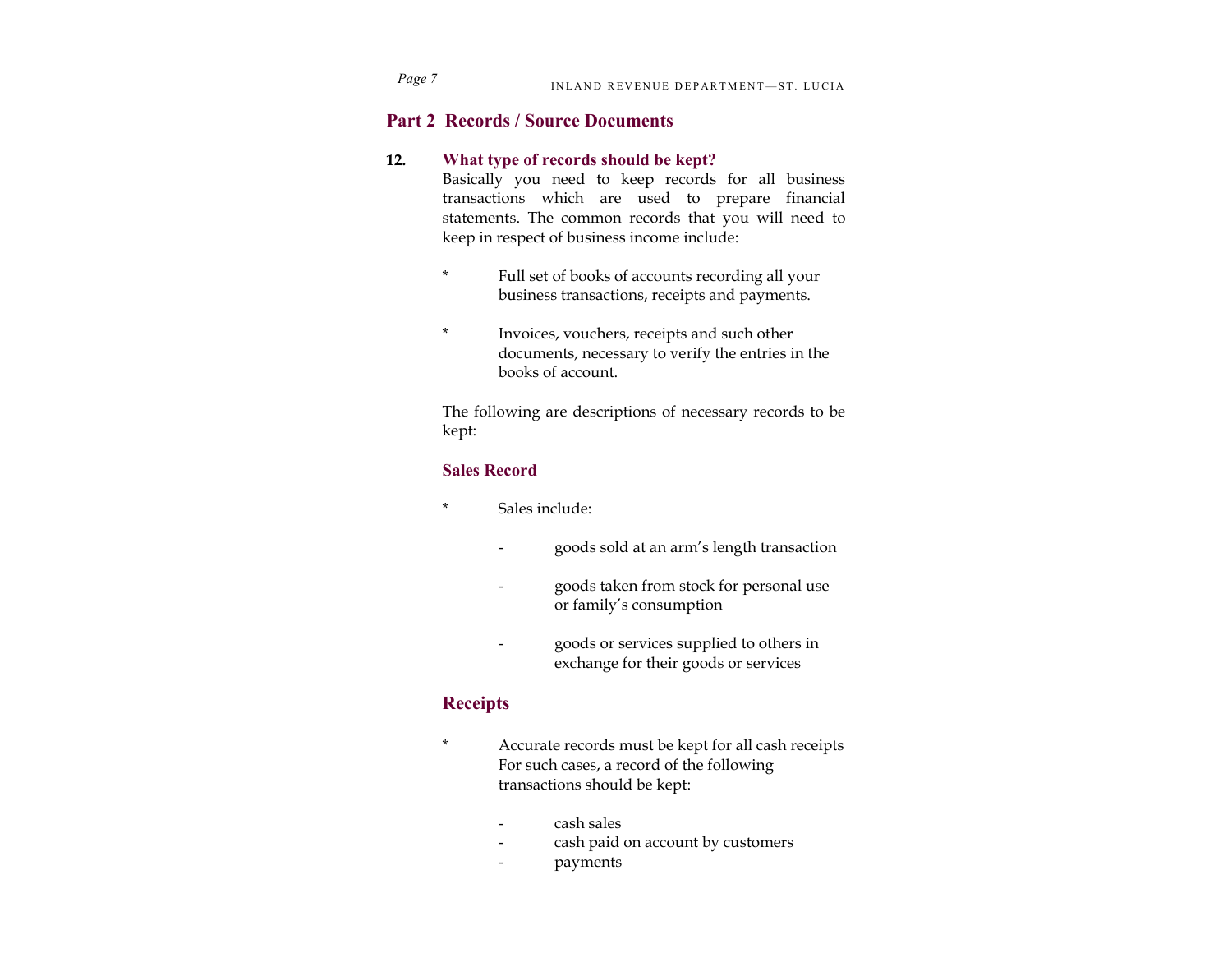# **Bank Statement**

- \* All bank statements or savings books, into which account money for the business has been credited or withdrawn, should be retained.
- \* Separate accounts for business and personal use should be maintained. If, for any reason, a separate account is not maintained for the business, a record should be kept to identify the transactions which are for business purposes.

### **Inventory figures**

At the end of the accounting period, a physical stock-take should be made to ascertain the quantity and cost of stock on hand which may include raw materials; work-in-progress; and finished goods

### **List of Debtors and creditors**

Separate records for trade, non-trade debtors and creditors, i.e. persons owing money to the individual or to whom the individual owes money which are not related to the business should be maintained.

### **List of assets and liabilities**

There are instances where assets and liabilities may be used for both business and personal purposes such as :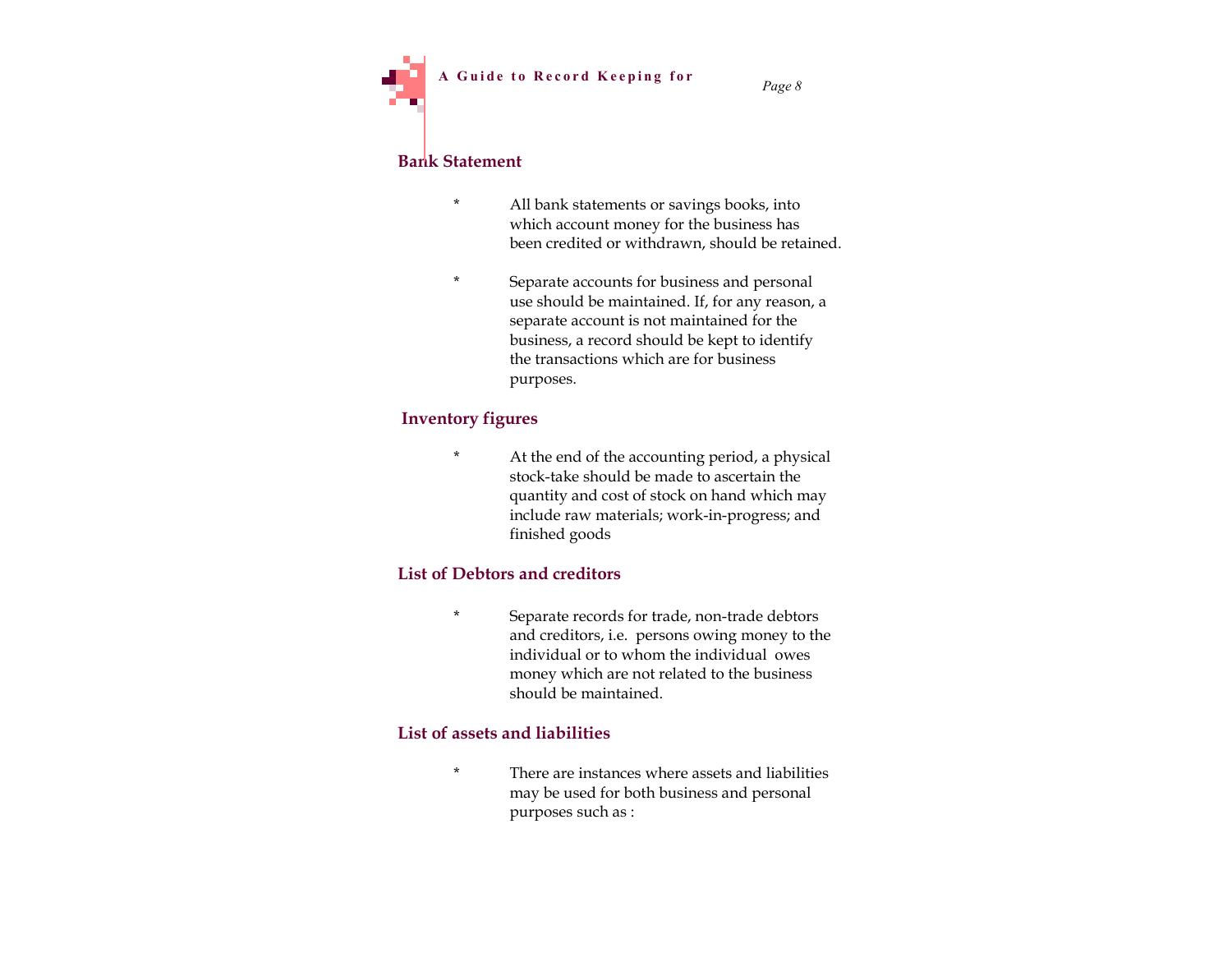**\*** *Motor Vehicle*

A record of business and private mileage should be kept. This will be the basis used to allocate the expenses incurred on the vehicle between the two purposes.

\* *Premises*

A part of the residence may be used for business purposes. If the expenses incurred on the premises can be easily identified as relating to private living quarters, then such records should be maintained. However certain expenses may not be identifiable as relating to private use only e.g. ( electricity and water ). In such situations, a fair estimation of private use should be noted when the expenses are recorded.

#### **Overdraft/Loan**

Details of private or non business use of the overdraft/ loan, including purchase of shares or non business property and drawings for personal use should be maintained.

#### **Private money used in business**

A record should be kept of any money that was invested into the Business. Evidence of such money should be retained (e.g. Legacy or lottery winnings etc.)

In the case of a partnership, money brought into or taken out of the business, the partners' share of profits, interest on capital, salaries and other business should be recorded.

Personal expenses paid for by the business (e.g. Educational fees for children, holiday expenses for family) should also be recorded separately.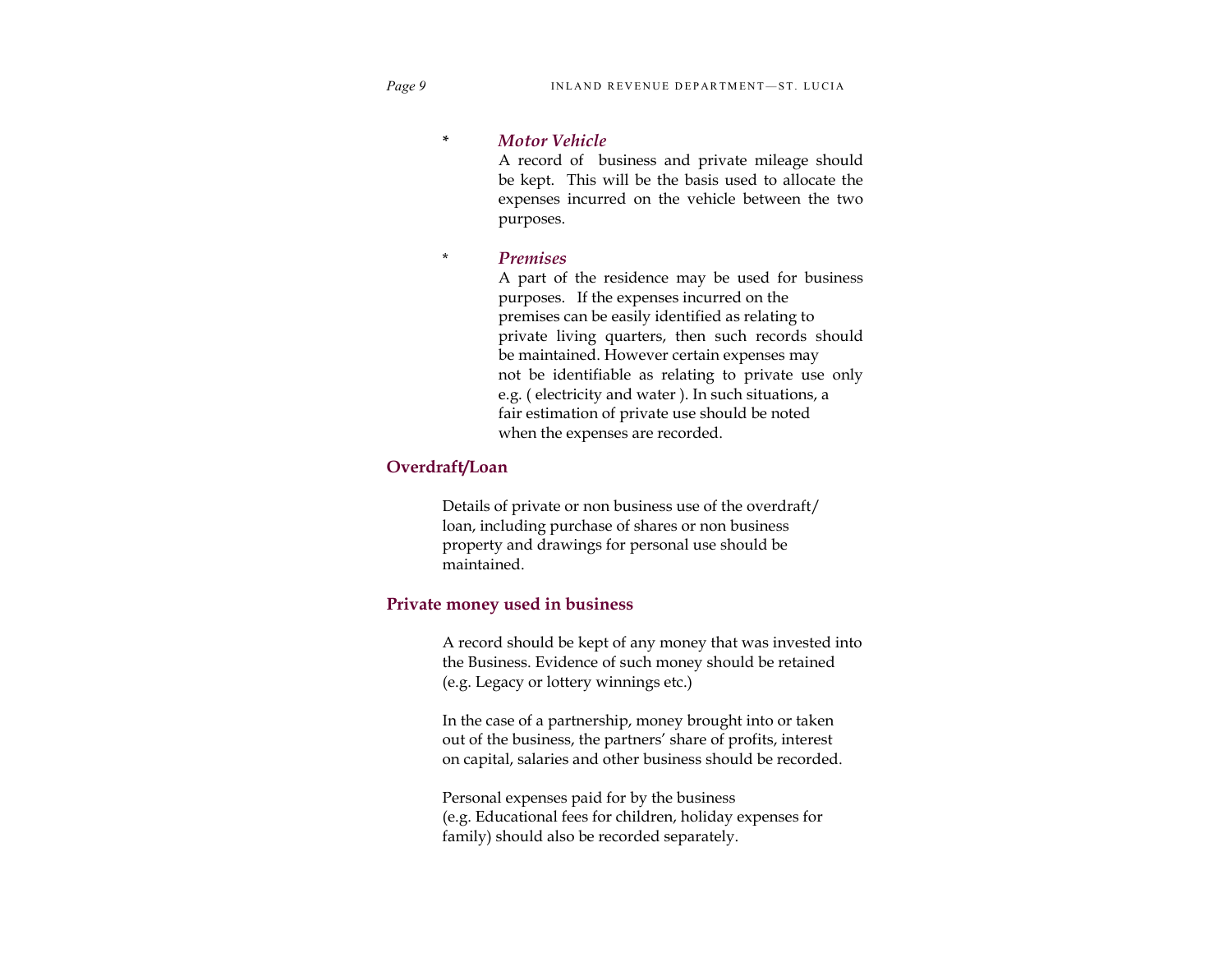

### **Contract and subcontract payments**

Details of contractors or subcontractors such as name address, identity card number, amount and date of payment and the nature of work done are required to support the payments made.

**Depreciation Schedules**

**Profit and Loss Statement and Balance Sheet**

**Any other document that confirms entries in your accounts (such as worksheets)**

# **Part 3: Bookkeeping**

13. If I am carrying on a small business i.e. A business with gross Annual revenue of not more than \$200, 000 from the sale of goods or not more than \$350,000 from the performance of services, how do I prepare my accounts?

> Accounts can be prepare based on a cash basis i.e. You can report the income that you have received and deduct the expenses that you have paid during the accounting period.

14. Example: Business providing goods - Snackette

Jane Thomas sells snacks in the Food Court at the Castries Market . She rents a stall and pays \$500.00 rental per month. She employs two persons to assist with the daily operations of the business.

Jane Thomas can keep proper records by maintaining and updating the cash book together with some Profit and Loss items.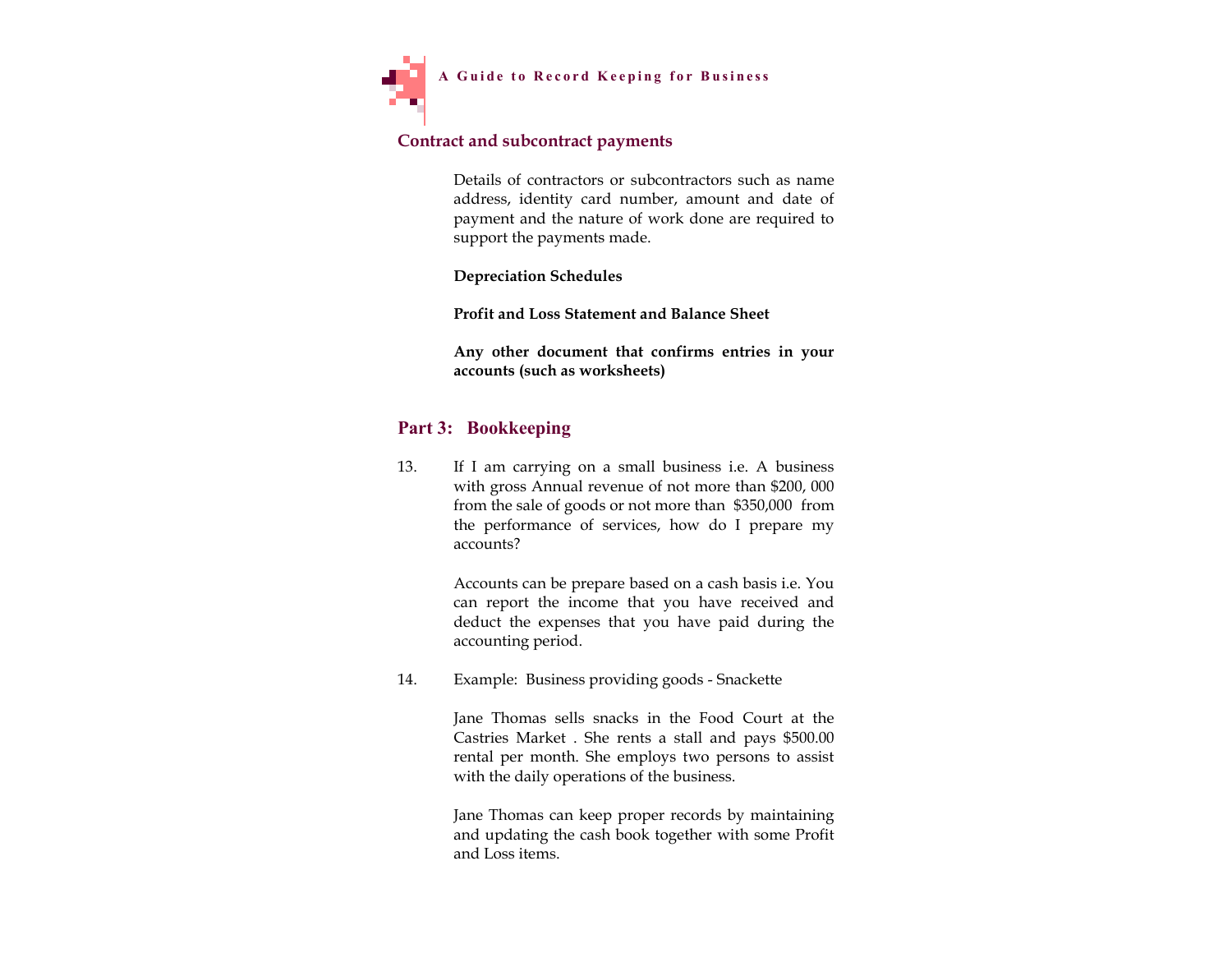# **Cashbook**

A Cashbook is a record of all payments and receipts by way of cash or cheque. It keeps track of how much money comes in and how you spend.

An example of a simple cashbook format is as follows :

| Date | Particulars | <b>CASH</b>                | <b>BANK</b>                |
|------|-------------|----------------------------|----------------------------|
|      |             | Dr. Payment<br>Cr. Payment | Dr. Payment<br>Cr. Payment |
|      |             |                            |                            |
|      |             |                            |                            |
|      |             |                            |                            |

# **How to record receipts and payments?**

Jane Thomas has total sales of \$4,800.00 on January 31, 2001. On the same day, she made the following payments :

- \* Wages for the month January \$300.00 per person
- \* Rental of Stall  $$500.00$ 
	- \* Utilities Electricity :\$120.00; Water: \$300.00

The above receipts and payments can be recorded as follows :

| Date          | Particu-<br>lars |            |      |              |                 |     |        |
|---------------|------------------|------------|------|--------------|-----------------|-----|--------|
|               |                  | Cash       | Bank | <b>Sales</b> | Utilities Wages |     | Rental |
|               |                  | CrDr<br>Dr | Cr   |              |                 |     |        |
| 31/01/0 Sales |                  | 1,200      |      | 150          |                 |     |        |
|               | Wages            | 600        |      |              |                 | 600 |        |
|               | Rental           | 500        |      |              |                 |     | 500    |
|               | <b>Utilities</b> | 420        |      |              | 420             |     |        |

Jane Thomas should add up the columns at the end of the month to get the monthly balance for all items. The cash book figures can be used to reconcile with business's bank statement each month.